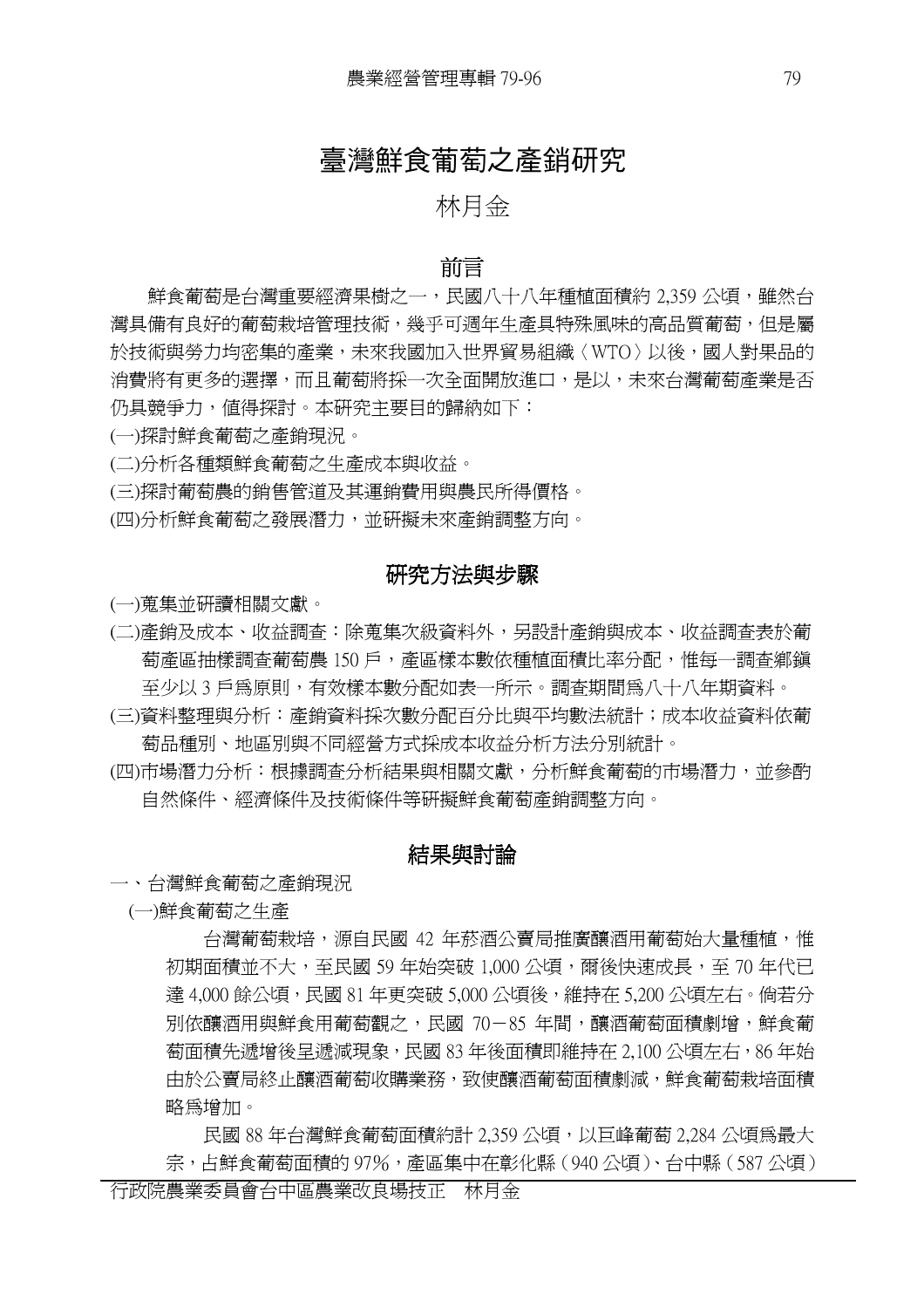、南投縣(406 公頃)以及苗栗縣(351 公頃)。就鄉鎮別觀之,以溪湖鎮栽培面積 (440 公頃)最多,其次依序為新社鄉(416 公頃)、卓蘭鎮(350 公頃)、大村鄉(341 公頃)以及信義鄉(257 公頃)。溫室(設施)巨峰葡萄栽培主要集中在彰化縣溪湖 鎮,面積約 65 公頃;義大利葡萄栽培面積 25 公頃,約占 1%,產區集中在台中縣 石岡鄉(15公頃)及東勢鎭(10公頃);蜜紅葡萄約50公頃占 2%,產區集中在彰 化縣二林鎮(30 公頃)、埔心鄉及大村鄉。

台灣鮮食葡萄多採一年兩收,巨峰葡萄夏果產期在 6~8 月,屬正產期,產量 較多。冬果產期在 11 月~翌年 2 月,果實著色較佳且品質較好。而南投縣信義及 水里鄉一帶,部分果農將產期調節至中秋節附近(9~10 月),惟僅採收一期秋果。 至於 3~5 月雖然露天栽培無法經濟供果,但是部份果農利用塑膠布防寒設施,於 此期間生產早春葡萄,因此,在台灣可說全年均有葡萄生產。一般而言,蜜紅葡萄 產期較巨峰葡萄略早,義大利葡萄產期則略晚。為期提升葡萄果品品質,目前除彰 化縣外,其餘產區大多在幼果期即全面套袋(表二~表四)。

#### 表一、樣本分配

Table 1 The distribution of useful samples

Unit: Household

|                | Kyoho grape |           | Honey_Red grape |                |               |          |
|----------------|-------------|-----------|-----------------|----------------|---------------|----------|
| Item           | Open field  | PE-house  | Open field      | PE-house       | Italian grape | Subtotal |
|                | Hsinshel 3  |           |                 |                |               |          |
|                | Tungshih 6  |           |                 |                | Tungshih 9    |          |
| Taichung Pref. | Shihkang 7  |           | Houli 3         |                | Shihkang 7    | 49       |
|                | Fonyuan 4   |           |                 |                | Subtotal 16   |          |
|                | Subtotal 30 |           |                 |                |               |          |
|                | Shihu1 3    |           |                 |                |               |          |
|                | Puhsin 9    |           | Erhlin 8        |                |               |          |
| ChanghwaPref.  | Datsum 10   | Shihu1 13 | Puhsin 3        | Erhlin 2       |               | 62       |
|                | Yuanlin 4   |           | Subtotal 11     |                |               |          |
|                | Subtotal 36 |           |                 |                |               |          |
|                | Shuili 2    |           |                 |                |               |          |
| Nantou Pref.   | Shuili 5    |           |                 |                |               | 19       |
|                | Hsinyi12    |           |                 |                |               |          |
|                | Subtotal 19 |           |                 |                |               |          |
| Miaoli Pref.   | Cholan 20   |           |                 |                |               | 20       |
| Total          | 105         | 13        | 14              | $\overline{2}$ | 16            | 150      |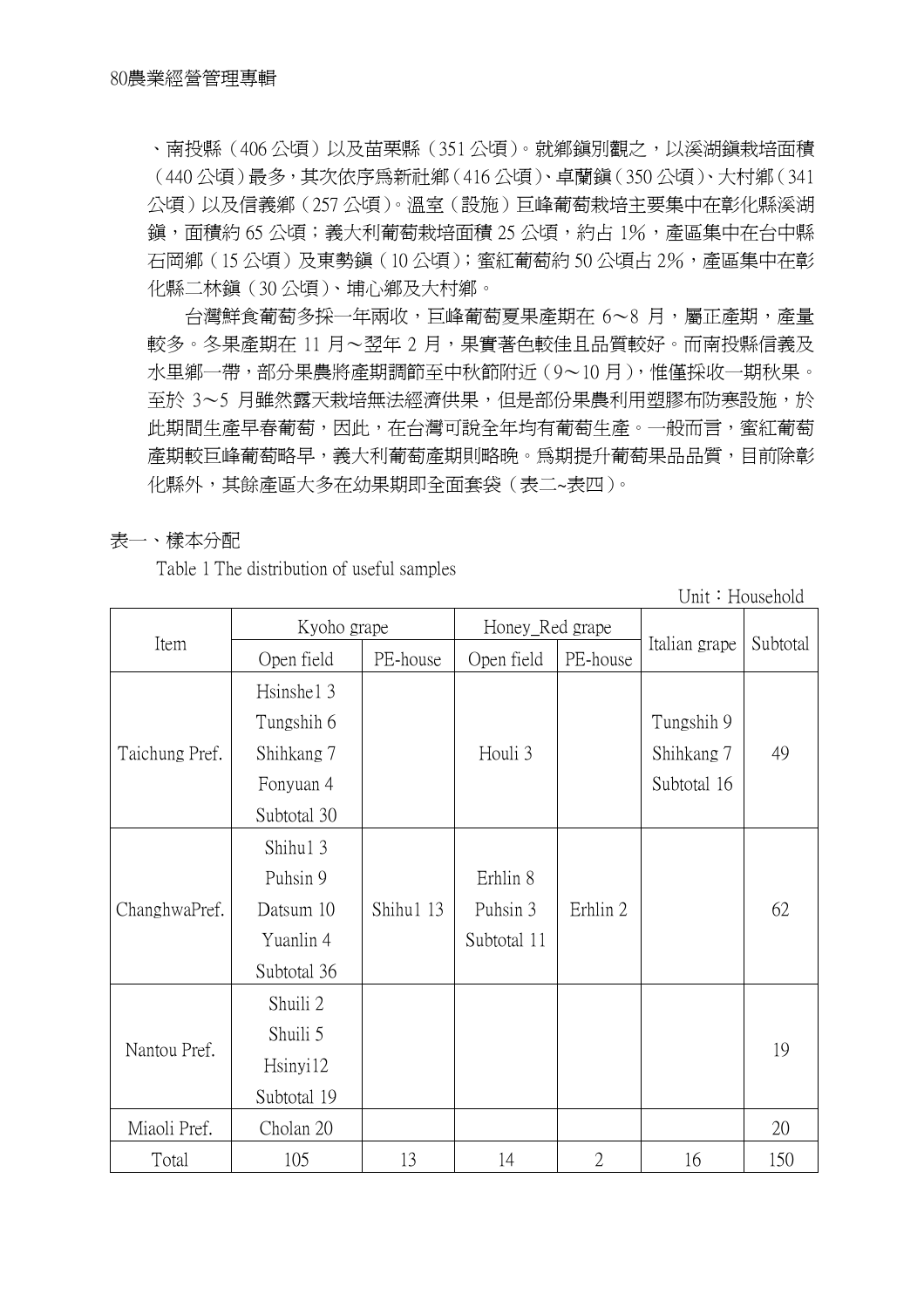## 表二、各期巨峰葡萄栽培方式

Table 2 The cultural methods of Kyoho grape in each season.

|             |            |         |                |            | Unit: $\%$ |
|-------------|------------|---------|----------------|------------|------------|
| Crop season | Prefecture | Bagging | Paper umbrella | No-Bagging | Total      |
| Spring crop | Changhwa   | 96.63   | 3.37           | 0.00       | 100.00     |
|             | Miaoli     | 100.00  | 0.00           | 0.00       | 100.00     |
|             | Taichung   | 100.00  | 0.00           | 0.00       | 100.00     |
| Summer crop | Changhwa   | 21.04   | 78.30          | 0.66       | 100.00     |
|             | Nantou     | 100.00  | 0.00           | 0.00       | 100.00     |
|             | Subtotal   | 67.63   | 32.10          | 0.27       | 100.00     |
| Fall crop   | Nantou     | 100.00  | 0.00           | 0.00       | 100.00     |
|             | Miaoli     | 100.00  | 0.00           | 0.00       | 100.00     |
|             | Taichung   | 100.00  | 0.00           | 0.00       | 100.00     |
| Winter crop | Changhwa   | 77.35   | 22.52          | 0.13       | 100.00     |
|             | Nantou     | 100.00  | 0.00           | 0.00       | 100.00     |
|             | Subtotal   | 90.72   | 9.23           | 0.05       | 100.00     |

Source: Data from survey of this study.

## 表三、各期蜜紅葡萄栽培方式

Table 3 The cultural methods of Honey\_Red in each season.

Unit: %

| Crop season               |             | Prefecture | Bagging | Paper<br>umbrella | No-Bagging | Total  |
|---------------------------|-------------|------------|---------|-------------------|------------|--------|
| Summer crop<br>Open field |             | Changhwa   | 46.04   | 53.96             | 0.00       | 100.00 |
|                           |             | Taichung   | 100.0   | 0.00              | 0.00       | 100.00 |
|                           |             | Subtotal   | 47.10   | 52.90             | 0.00       | 100.00 |
|                           | Winter crop | Changhwa   | 69.57   | 30.43             | 0.00       | 100.00 |
|                           |             | Taichung   | 100.00  | 100.00            | 0.00       | 100.00 |
|                           |             | Subtotal   | 70.17   | 29.83             | 0.00       | 100.00 |
| PE-house                  | Summer crop | Changhwa   | 0.00    | 100.00            | 0.00       | 100.00 |
|                           | Winter crop | Changhwa   | 100.00  | 0.00              | 0.00       | 100.00 |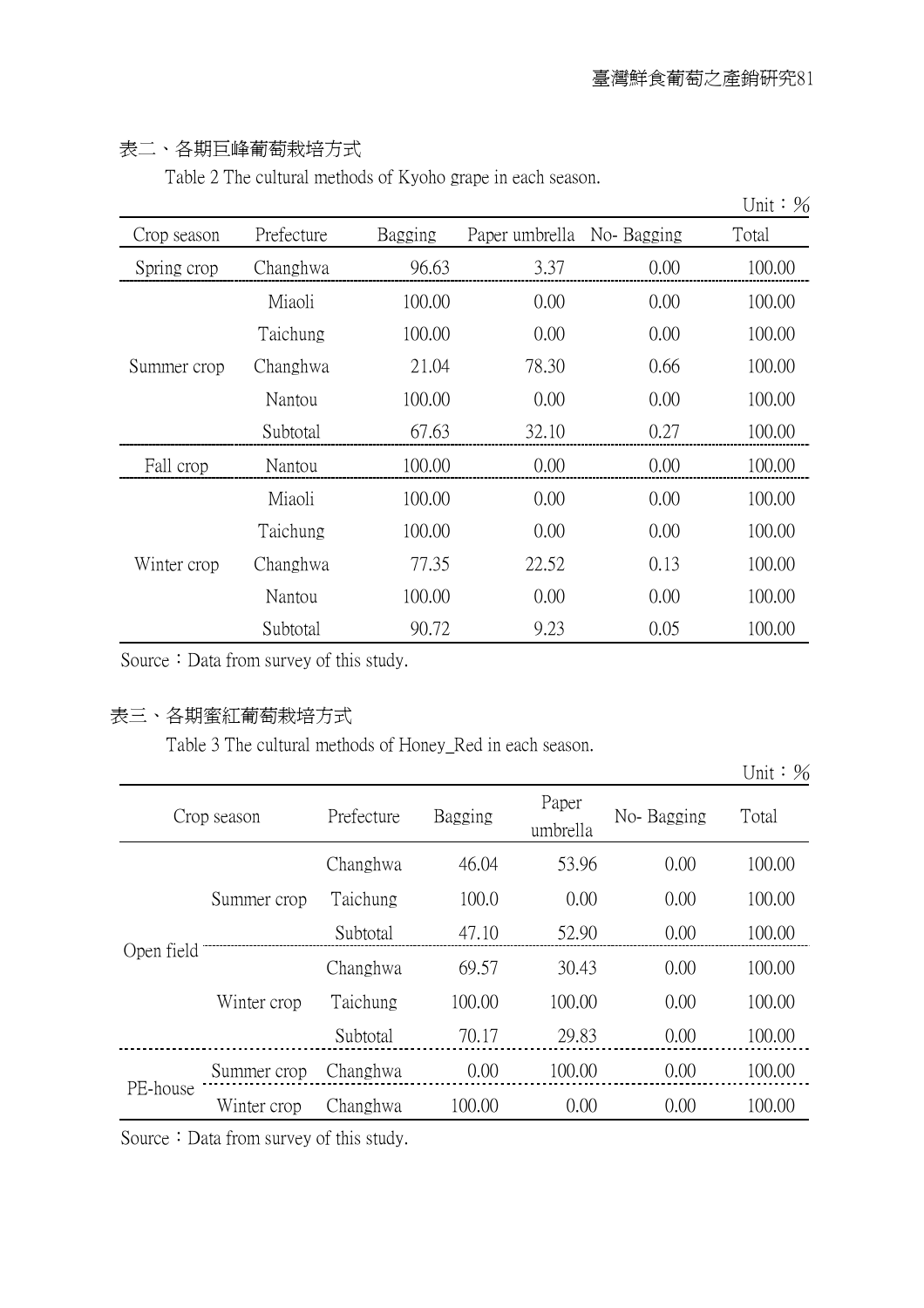#### 表四、各期義大利葡萄栽培方式

Table 4 The cultural methods of Italian grape in each season.

|             |            |         |                           |      | Unit: $\frac{9}{6}$ |
|-------------|------------|---------|---------------------------|------|---------------------|
| Crop season | Prefecture | Bagging | Paper umbrella No-Bagging |      | Total               |
| Summer crop | Taichung   | 84.10   | 15.90                     | 0.00 | 100.00              |
| Winter crop | Taichung   | 90.74   | 9.26                      | 0.00 | 100.00              |

Source: Data from survey of this study.

(二)鮮食葡萄之銷售

1.銷售方式

台灣鮮食葡萄以內銷為主,銷售方式隨葡萄品種別、地區別或栽培方式不同 而異。大抵言之,巨峰葡萄以售予地方販運商最多,約占 42%,寄交行口商次之, 占 35%,直銷消費者居第三位,占 12%。溫室巨峰葡萄寄交行口商比率高達 65 %左右。而義大利葡萄以送至果菜批發市場最多,約占 46%。至於蜜紅葡萄因主 產區二林鎮栽培歷史不久,市場知名度尚不夠,僅憑葡農各自直銷銷費者(約占 81%),市場拓展不易,致銷售不甚順暢,約 10%滯銷,最後淪爲釀酒原料。溫 室蜜紅葡萄則透過三個管道銷售,行口商(大批發商)占 43%,直銷消費者占 33%,地方販運商占 24%(表五及表六)。

### 表五、巨峰葡萄之銷售方式

Table 5 The marketing channel of Kyoho grape by farmer.

|                                                            |        |          |            |        |          | Unit: $\frac{1}{6}$ |
|------------------------------------------------------------|--------|----------|------------|--------|----------|---------------------|
|                                                            |        |          | Open field |        |          | PE-house            |
| Marketing channel                                          | Miaoli | Taichung | Changhw    | Nantou | Subtotal | Changhwa            |
|                                                            |        |          | a          |        |          |                     |
| Local shipper                                              | 20.24  | 25.88    | 40.76      | 85.96  | 41.95    | 25.20               |
| <b>Broker</b>                                              | 62.48  | 53.87    | 27.78      | 2.87   | 35.28    | 64.85               |
| Fruit & vegetables<br>market                               | 2.68   | 7.08     | 0.21       | 0.69   | 2.45     | 0.00                |
| Cooperative marketing by<br>farmers' association           | 0.00   | 0.02     | 2.02       | 6.75   | 2.05     | 0.00                |
| Cooperative marketing by<br>other farmers'<br>organization | 8.59   | 0.02     | 3.28       | 1.90   | 2.98     | 0.00                |
| Supermarket                                                | 1.89   | 1.35     | 4.99       | 0.05   | 2.69     | 2.05                |
| Consumer                                                   | 1.86   | 10.86    | 20.96      | 1.78   | 12.02    | 7.89                |
| Exporter                                                   | 2.26   | 0.92     | 0.00       | 0.00   | 0.58     | 0.00                |
| Total                                                      | 100.00 | 100.00   | 100.00     | 100.00 | 100.00   | 100.00              |

Source: The data from survey of this study, except Cooperative marketing data provided by farmers' association and other farmers organization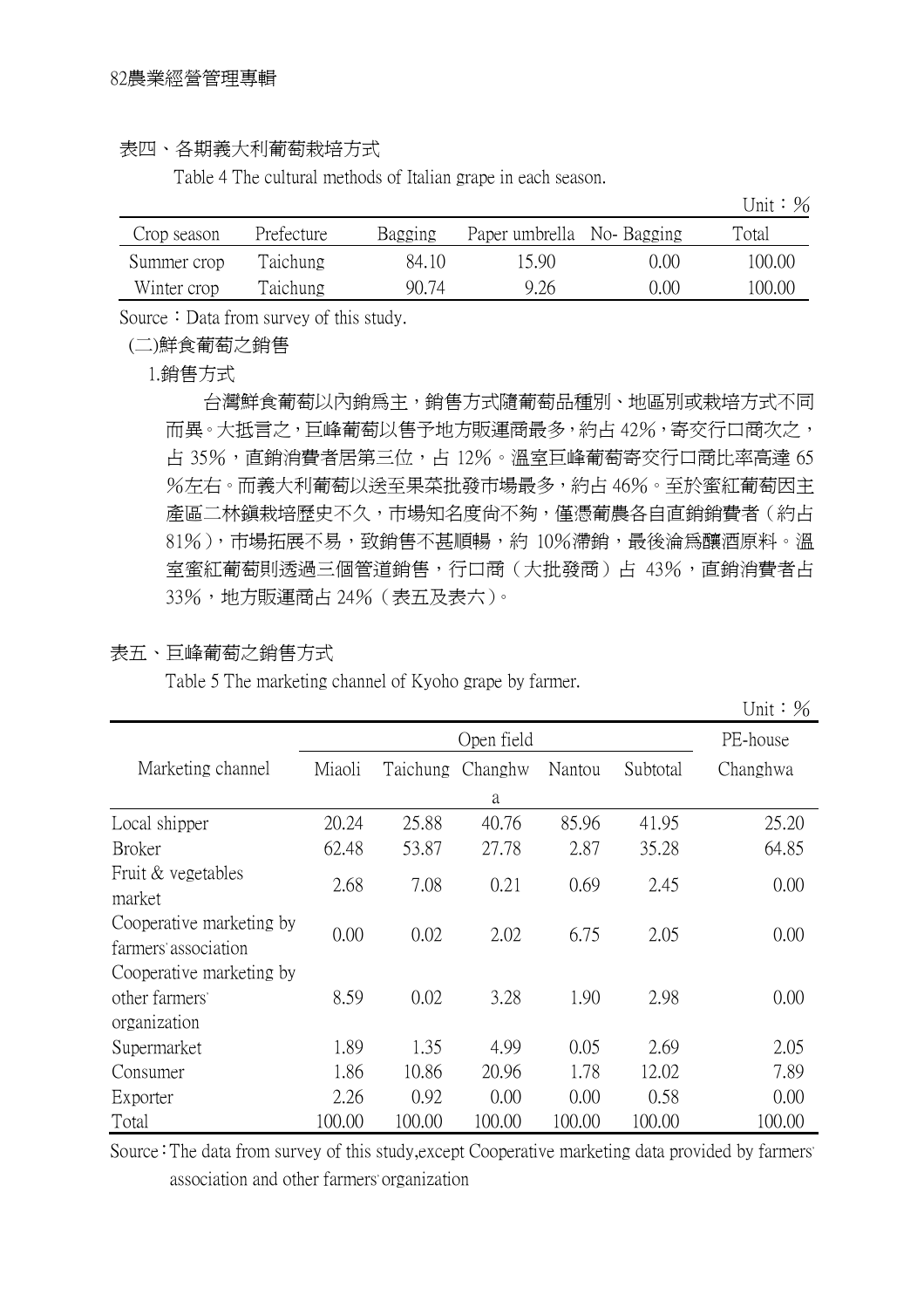## 表六、義大利葡萄與蜜紅葡萄之銷售方式

Table 6 The marketing Channel of Italian and Honey Red grapes by farmer.

|                         |          |          |            |          | Unit: $\frac{1}{6}$ |
|-------------------------|----------|----------|------------|----------|---------------------|
|                         | Italian  |          | Honey_Red  |          | Honey_Red           |
| Marketing channel       |          |          | Open field |          | PE-house            |
|                         | Taichung | Changhwa | Taichung   | Subtotal | Changhwa            |
| Local shipper           | 17.00    | 0.00     | 30.70      | 0.60     | 23.91               |
| <b>Broker</b>           | 19.31    | 9.84     | 29.12      | 10.22    | 43.48               |
| Fruit & vegetables      |          |          |            |          |                     |
| market                  | 46.27    | 0.00     | 0.00       | 0.00     | 0.00                |
| Cooperative marketing   | 9.97     | 0.00     | 0.00       | 0.00     | 0.00                |
| by farmers' association |          |          |            |          |                     |
| Supermarket             | 0.00     | 8.33     | 0.00       | 8.17     | 0.00                |
| Consumer                | 1.19     | 81.83    | 40.18      | 81.00    | 32.61               |
| Exporter                | 6.26     | 0.00     | 0.00       | 0.00     | 0.00                |
| Total                   | 100.00   | 100.00   | 100.00     | 100.00   | 100.00              |

Source: The data from survey of this study, except Cooperative marketing data provided by farmers' association.

#### 2.各種銷售方式之運銷費用及農民所得價格

一般而言,鮮食葡萄內銷以直銷超市與直銷消費者兩種方式的平均售價最 高,扣除運銷費用後農民所得價格仍為最高。至於農民團體共同運銷的農民所得 價格並未高於其它銷售方式,此可能與農民送至共同運銷之果品品質不一有關, 造成惡性循環結果。而溫室巨峰葡萄因於早春生產,適逢青黃不接,物以稀爲貴, 即使地方販運商至產地收購,其平均價格與其它銷售方式約等,然因此銷售方式 不需包裝材料費(僅裝在販運商提供的塑膠籃)、運費、手續費或佣金等,致農 民所得價格居各種銷售方式之冠。(表七~表十一)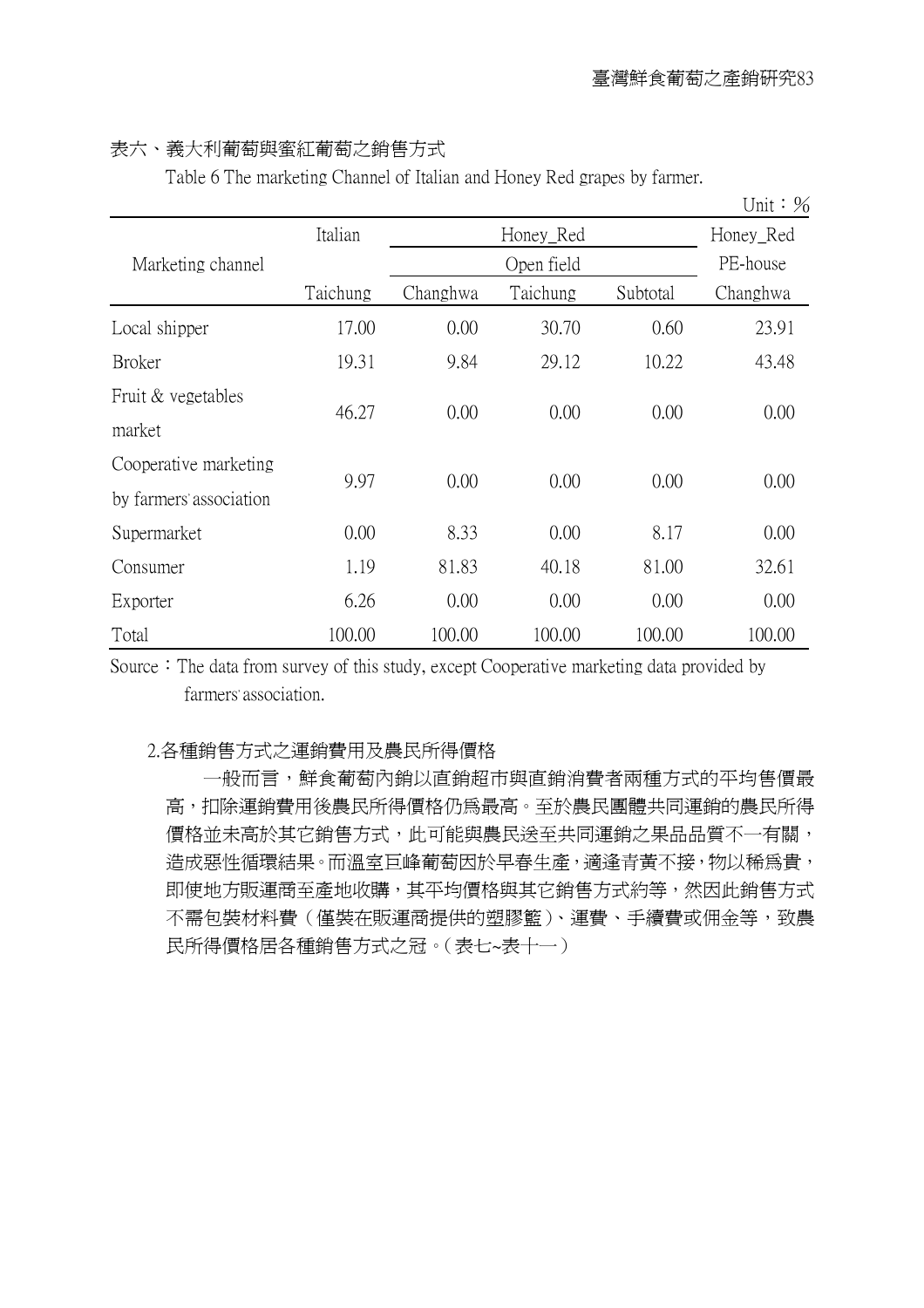## 表七、巨峰葡萄各種銷售方式之運銷費用與農民所得價格

Table 7 The marketing cost and farmer received price of different marketing channel of Open field Kyoho grape.

|                              |        |                   |                             |        |                   | Unit: $NT$$                 |  |
|------------------------------|--------|-------------------|-----------------------------|--------|-------------------|-----------------------------|--|
|                              |        | Miaoli            |                             |        | Taichung          |                             |  |
| Marketing channel            | Price  | marketing<br>cost | farmer<br>received<br>price | Price  | marketing<br>cost | farmer<br>received<br>price |  |
| Local shipper                | 58.40  | 8.90              | 49.50                       | 44.20  | 4.20              | 40.00                       |  |
| <b>Broker</b>                | 67.90  | 16.50             | 51.40                       | 50.00  | 9.10              | 40.90                       |  |
| Fruit & vegetables<br>market |        |                   |                             | 33.00  | 5.50              | 27.50                       |  |
| Supermarket                  | 80.00  | 14.00             | 66.00                       | 100.00 | 14.00             | 86.00                       |  |
| Consumer                     | 116.10 | 7.40              | 108.70                      | 92.90  | 17.00             | 75.90                       |  |
| Exporter                     | 95.30  | 4.90              | 90.40                       | 107.60 | 8.20              | 99.40                       |  |

Source: Data from survey of this study.

## 續表七、巨峰葡萄各種銷售方式之運銷費用與農民所得價格

Table 7 The marketing cost and farmer received price of different marketing channel of Open field Kyoho grape.

|                                                                           |       |                   |                             |        |                   | Unit: $NT$$                 |
|---------------------------------------------------------------------------|-------|-------------------|-----------------------------|--------|-------------------|-----------------------------|
|                                                                           |       | Changhwa          |                             |        | Nantou            |                             |
| Marketing channel                                                         | Price | marketing<br>cost | farmer<br>received<br>price | Price  | marketing<br>cost | farmer<br>received<br>price |
| Local shipper                                                             | 41.60 | 2.90              | 38.70                       | 70.80  | 3.00              | 67.80                       |
| <b>Broker</b>                                                             | 51.20 | 9.50              | 41.70                       | 72.50  | 13.80             | 58.70                       |
| Fruit & vegetables<br>market                                              |       |                   |                             | 73.00  | 9.90              | 63.10                       |
| Cooperative marketing<br>by farmers' association<br>Cooperative marketing | 42.00 | 10.50             | 31.50                       | 70.60  | 10.90             | 59.70                       |
| by other farmers'<br>organization                                         | 46.60 | 13.50             | 33.10                       | 72.90  | 15.00             | 57.90                       |
| Supermarket                                                               | 78.50 | 11.00             | 67.50                       | 190.00 | 14.00             | 176.00                      |
| Wholesale mall                                                            | 43.20 | 14.60             | 28.60                       |        |                   |                             |
| Consumer                                                                  | 71.60 | 13.90             | 57.70                       | 98.00  | 6.60              | 91.40                       |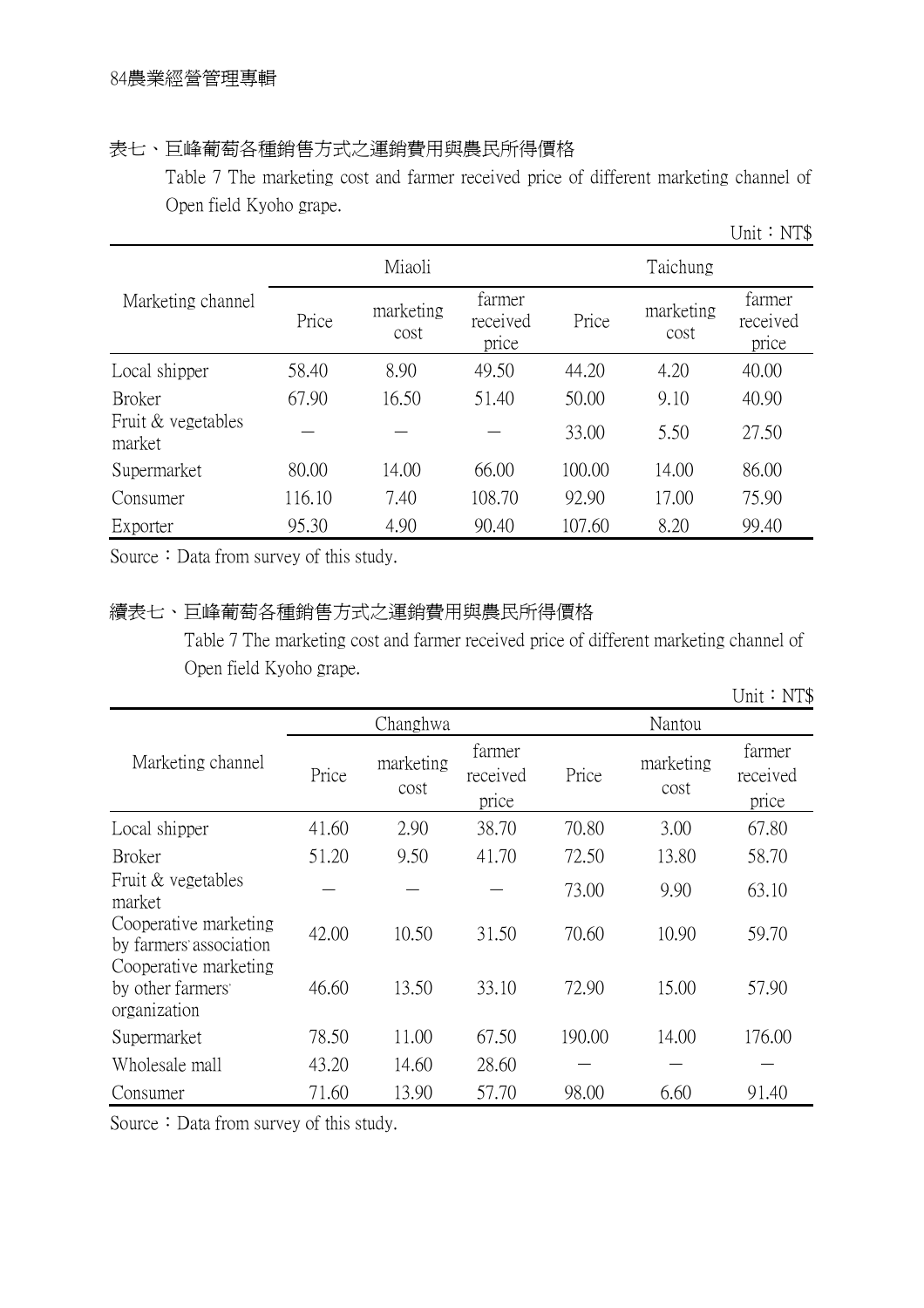## 表八、溫室巨峰葡萄各種銷售方式之運銷費用及農民所得價格

Table 8 The marketing cost and farmer received price of different marketing channel of PE-house Keyoho grape.

|               |        |                | Unit: $NT$$           |
|---------------|--------|----------------|-----------------------|
| Marketing     |        | Changhwa       |                       |
| channel       | Price  | marketing cost | farmer received price |
| Local shipper | 99.57  | 3.40           | 96.17                 |
| <b>Broker</b> | 108.90 | 20.20          | 88.70                 |
| Supermarket   | 100.00 | 8.70           | 91.30                 |
| Consumer      | 111.56 | 18.07          | 93.49                 |

Source: Data from survey of this study.

## 表九、蜜紅葡萄各種銷售方式之運銷費用與農民所得價格

Table 9 The marketing cost and farmer received price of different marketing channel of Open field Honer\_Red grape.

|                      |        |                   |                             |       |                   | ◡…<br>$111 \psi$         |
|----------------------|--------|-------------------|-----------------------------|-------|-------------------|--------------------------|
|                      |        | Changhwa          |                             |       | Taichung          |                          |
| Marketing<br>channel | Price  | marketing<br>cost | farmer<br>received<br>price | Price | marketing<br>cost | farmer received<br>price |
| Local shipper        |        |                   |                             | 55.53 | 4.76              | 50.77                    |
| Broker               | 112.54 | 11.35             | 101.19                      | 70.00 | 15.5              | 54.50                    |
| Supermarket          | 112.88 | 32.00             | 80.88                       |       |                   |                          |
| Consumer             | 125.01 | 21.41             | 103.60                      | 12.44 | 16.85             | 95.59                    |

Source: Data from survey of this study.

## 表十、溫室蜜紅葡萄各種銷售方式之運銷費用及農民所得價格

Table 10 The marketing cost and farmer received price of different marketing channel of PE-house Honey\_Red grape.

Unit: NT\$

Unit:NT\$

|                   |       | Changhwa       |                       |
|-------------------|-------|----------------|-----------------------|
| Marketing channel | Price | marketing cost | farmer received price |
| Local shipper     | 130   | 20             | 110                   |
| <b>Broker</b>     | 130   | 30             | 100                   |
| Consumer          | -50   | 20             | 130                   |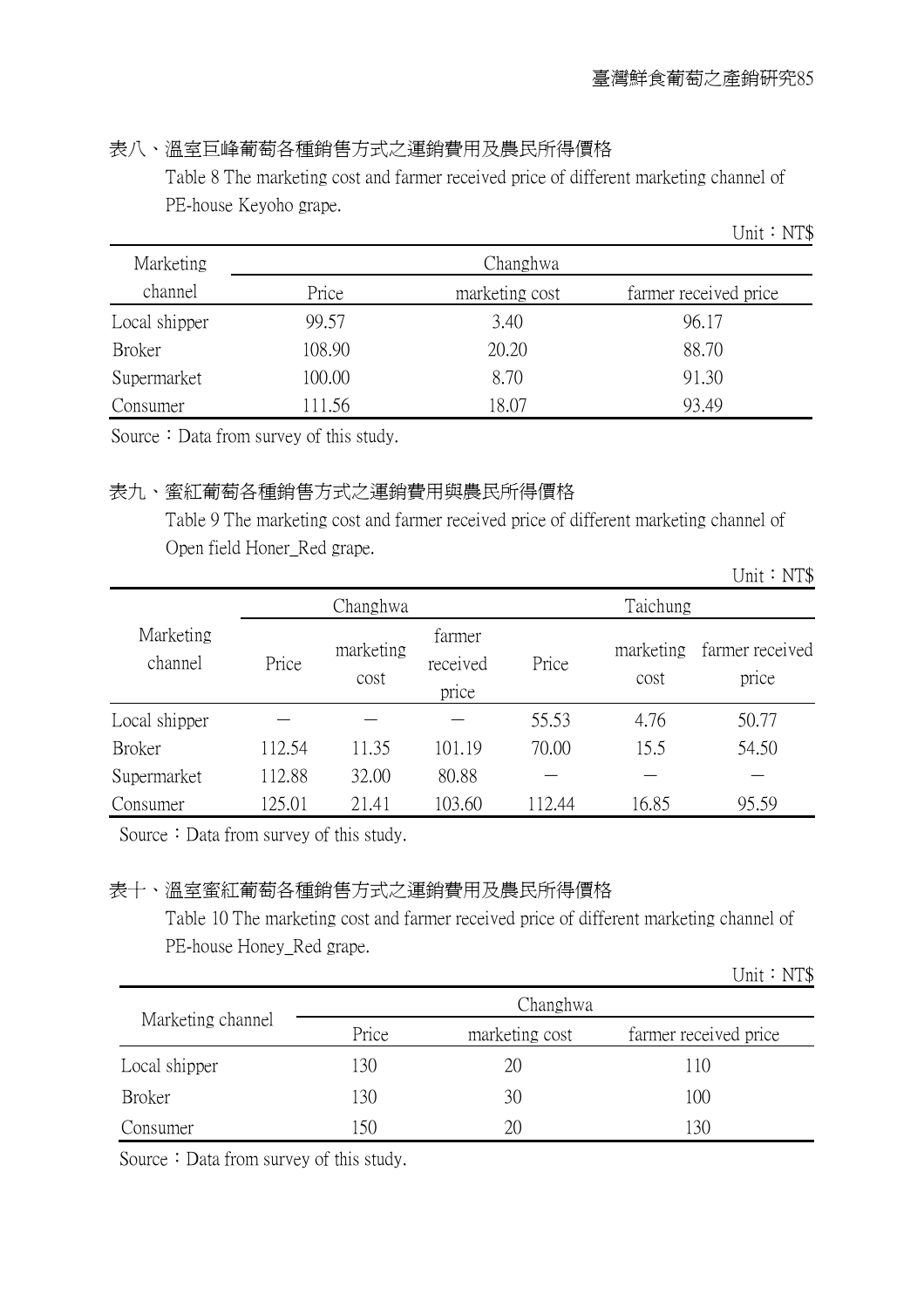表十一、義大利葡萄各種銷售方式之運銷費用及農民所得價格

Table 11 The marketing cost and farmer received price of different marketing channel of Italian grape.

Unit:NT\$

|                                                  | Taichung |                |                       |  |  |  |  |
|--------------------------------------------------|----------|----------------|-----------------------|--|--|--|--|
| Marketing channel                                | Price    | marketing cost | farmer received price |  |  |  |  |
| Local shipper                                    | 71.65    | 5.40           | 66.25                 |  |  |  |  |
| <b>Broker</b>                                    | 69.02    | 9.90           | 59.15                 |  |  |  |  |
| Fruit & vegetables market                        | 54.84    | 8.68           | 46.16                 |  |  |  |  |
| Cooperative marketing by<br>farmers' association | 45.88    | 9.39           | 36.49                 |  |  |  |  |
| Exporter                                         | 103.10   | 6.74           | 96.36                 |  |  |  |  |

Source: Data from survey of this study.

## 二、台灣鮮食葡萄之價格分析

(一)長期趨勢分析

將臺灣農產物價與成本統計月報民國 75-88 年巨峰葡萄之產地農場價格與都 市零售價格資料,以及分別以農民所得物價指數與消費者物價指數平減後之實質 價格資料,採最小平方法求其長期趨勢方程式如下:

名目價格之長期趨勢方程式:

| 產地價格 | $P=17.88+2.90t$             | $R^2 = 0.86$     |
|------|-----------------------------|------------------|
|      | $(6.153^{**})(8.494^{**})$  | $F = 72.144$ **  |
| 零售價格 | $P=43.39+5.70t$             | $R^2 = 0.97$     |
|      | $(16.283**)(18.214**)$      | $F = 331.752$ ** |
|      | 實質價格之長期趨勢方程式:               |                  |
|      | 產地價格 P=25.07+2.5t           | $R^2$ =0.70      |
|      | $(6.286^{**})(5.338^{**})$  | $F = 28.494$ **  |
| 零售價格 | $P=69.09+3.56t$             | $R^2 = 0.87$     |
|      | $(20.040^{**})(8.803^{**})$ | $F=77.497**$     |
|      |                             |                  |

以上趨勢方程式表示,民國 75-88 年間,巨峰葡萄不論名目或實質的產地農場 價格與都市零售價格,均呈上漲趨勢。產地名目價格每年平均上漲 2.9 元,以農民 所得物價指數平減後,每年平均仍上漲 2.5 元;都市零售名目價格每年平均上漲 5.7 元,以消費者物價指數平減後,每年平均仍上漲 3.56 元。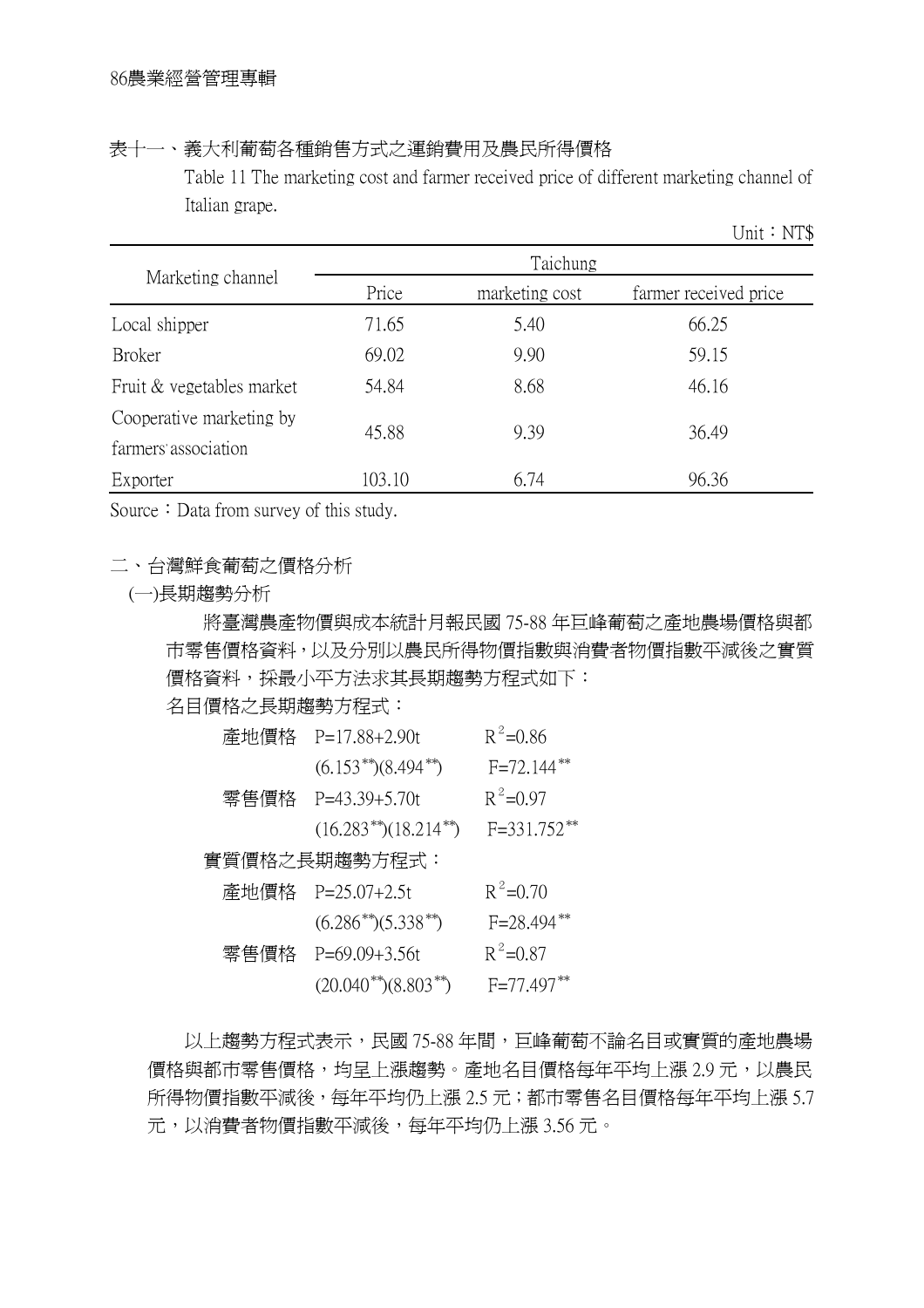(二)季節變動分析

根據臺灣地區主要農產品批發市場年報,民國 84-88 年巨峰葡萄之批發市場 交易價格資料,利用簡單月別平均法求算季節指數,結果如圖一所示。雖然台灣 鮮食葡萄產期調節相當成功,配合冷藏技術的採行全年均有葡萄供應市場,惟仍 有淡旺季之別,致 6-8 月及 11-翌年 1 月價格均低於年平均價格,以 7 月為谷底, 5 月為最高峰。所以,葡農為提高售價,有必要將產期調節至 3-5 月或 9-10 月。 但是,3-5 月生產需利用防寒設施方可達成,且一年僅一收,而 9-10 月因受限於 自然條件並非所有產區均可生產,凡此均為葡農做生產決策時需同時考量的問題。



#### (三)不穩定性分析

根據臺灣農產物價與成本統計月報民國 75-88 年巨峰葡萄之產地農場價格與 都市零售價格之 Michaely 指數及 Von-Neumann 比率資料〈表十二〉顯示,不論 名目或實質的產地農場價格雖屬不穩定,但實際上是呈同方向變動,並無波動現 象;同期間,不論名目或實質的都市零售價格均屬輕度不穩定,且呈同方向變動。

Table 12 Michaely index and Von-Neumann ratio of price for Kyoho grape (1986-1999).

|                   |            | Price        |            | Real price   |  |
|-------------------|------------|--------------|------------|--------------|--|
| Item              | Farm price | Retail price | Farm price | Retail price |  |
| Michaely Index    | 19.46      | 8.46         | 18.84      | 7.69         |  |
| Von-Neumann Ratio | ).35       | (112)        | በ 57       | 0.28         |  |

Source: Data are calculated from Taiwan Agricultural Price & Costs Monthly.

表十二、巨峰葡萄價格之 Michaely 指數及 Von-Neumann 比率(民國 75-88 年)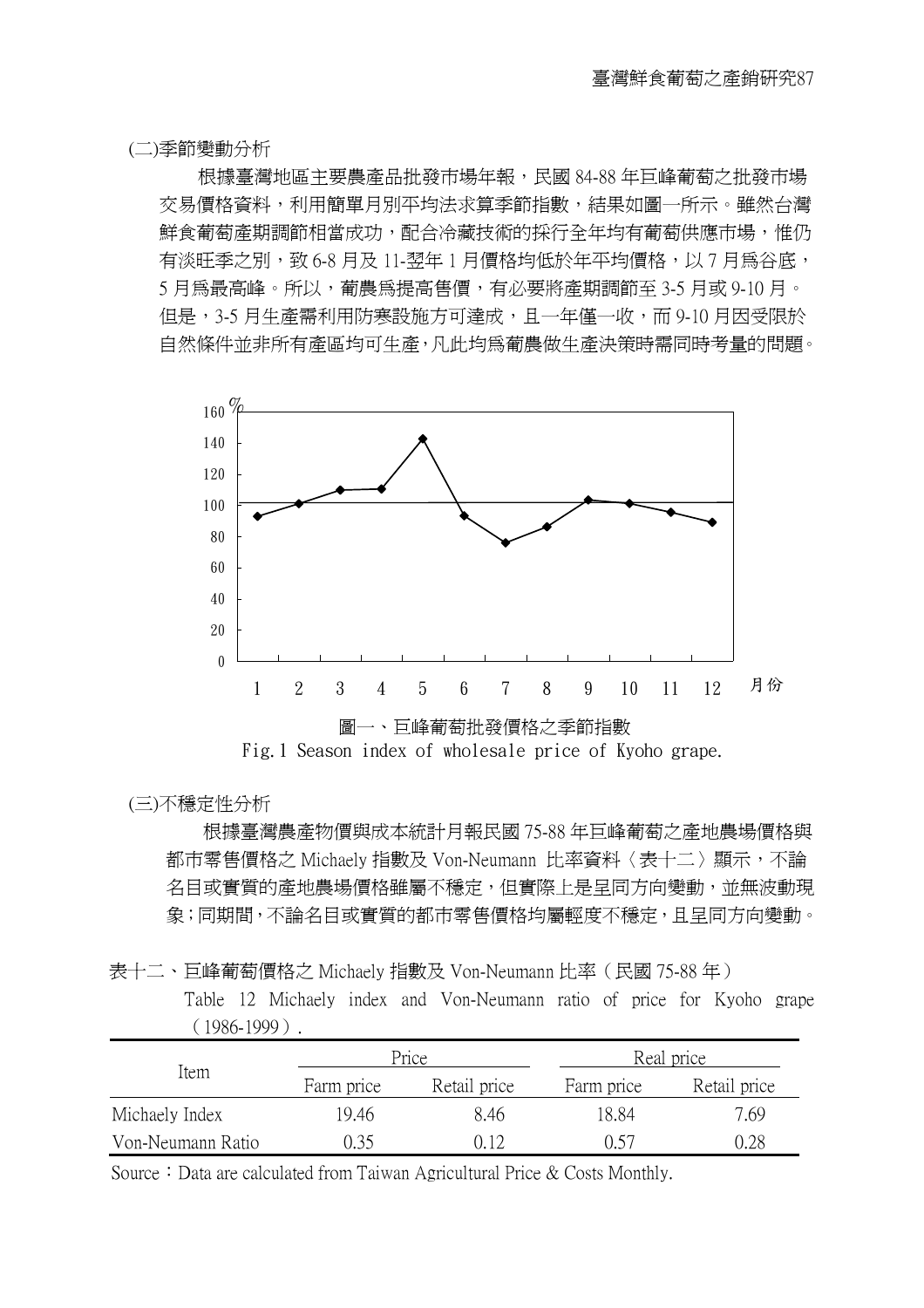#### 三、葡萄之進出口量分析

近十年來鮮食葡萄進口量大扺維持在 1 萬多公噸,而出口量則很少,民國 82 年後, 由於日本當局懷疑台灣葡萄有果實蠅卵而禁止進口,致使台灣葡萄出口量更形萎縮〈表 十三〉,直至最近才又逐漸恢復進口,因此,未來欲拓展國外市場,防疫檢疫工作尤應 加強。

### 表十三、近十年來鮮葡萄進出口量統計

Table 13 The import and export amount of table grape in ten years.

|      |        | Unit: $M.T$    |
|------|--------|----------------|
| Year | Import | Export         |
| 1990 | 14,363 | 211            |
| 1991 | 9,185  | 491            |
| 1992 | 15,415 | 631            |
| 1993 | 13,597 | 264            |
| 1994 | 14,833 | 25             |
| 1995 | 12,635 | $\overline{2}$ |
| 1996 | 16,566 | 1              |
| 1997 | 12,496 |                |
| 1998 | 9,263  | 5              |
| 1999 | 15,781 | 97             |

Source: Council of Agriculture, Executive Yuan 2000 Agricultural Trade Statistics of the Republic of China.

#### 四、鮮食葡萄之生產成本及收益分析

### (一)鮮食葡萄之收益分析

就葡萄品種別觀之,平均每公頃年產量以巨峰葡萄露天栽培的 29,902 公斤為 最高,義大利葡萄 20,258 公斤次之,蜜紅葡萄溫室栽培的 15,214 公斤為最低;平 均每公頃年粗收益以蜜紅葡萄(不論露天或溫室栽培)為最佳,約 180 餘萬元, 義大利葡萄 140 餘萬元爲最差;淨益以蜜紅葡萄露天栽培的 78 餘萬元爲最佳, 巨峰葡萄(不論露天或溫室栽培)約 56 萬元居次,義大利葡萄 23 萬元為最差(表 十四);利潤率以蜜紅葡萄露天栽培 43.0%為最高,義大利葡萄 16.5%為最低。進 一步就同一地區而言,彰化縣葡萄栽培品種有巨峰與蜜紅,栽培方式有露天與溫 室兩種,淨益以蜜紅露天栽培為最佳,其餘依序為巨峰溫室栽培、巨峰露天栽培 與蜜紅溫室栽培;利潤率以蜜紅葡萄露天栽培最高(43.0%),蜜紅葡萄溫室栽培 (22.0%)為最低;台中縣栽培品種有巨峰、義大利與蜜紅,均採露天栽培,淨 益以巨峰較佳,蜜紅最差尙呈虧損狀態。另就地區別觀之,巨峰葡萄露天栽培, 平均每公頃年產量以苗栗縣 31,156 公斤為最高,南投縣 27,135 公斤為最低;平均 每公頃年粗收益與淨益則均以南投縣為最佳,分別為 200 萬元與 100 萬元。蜜紅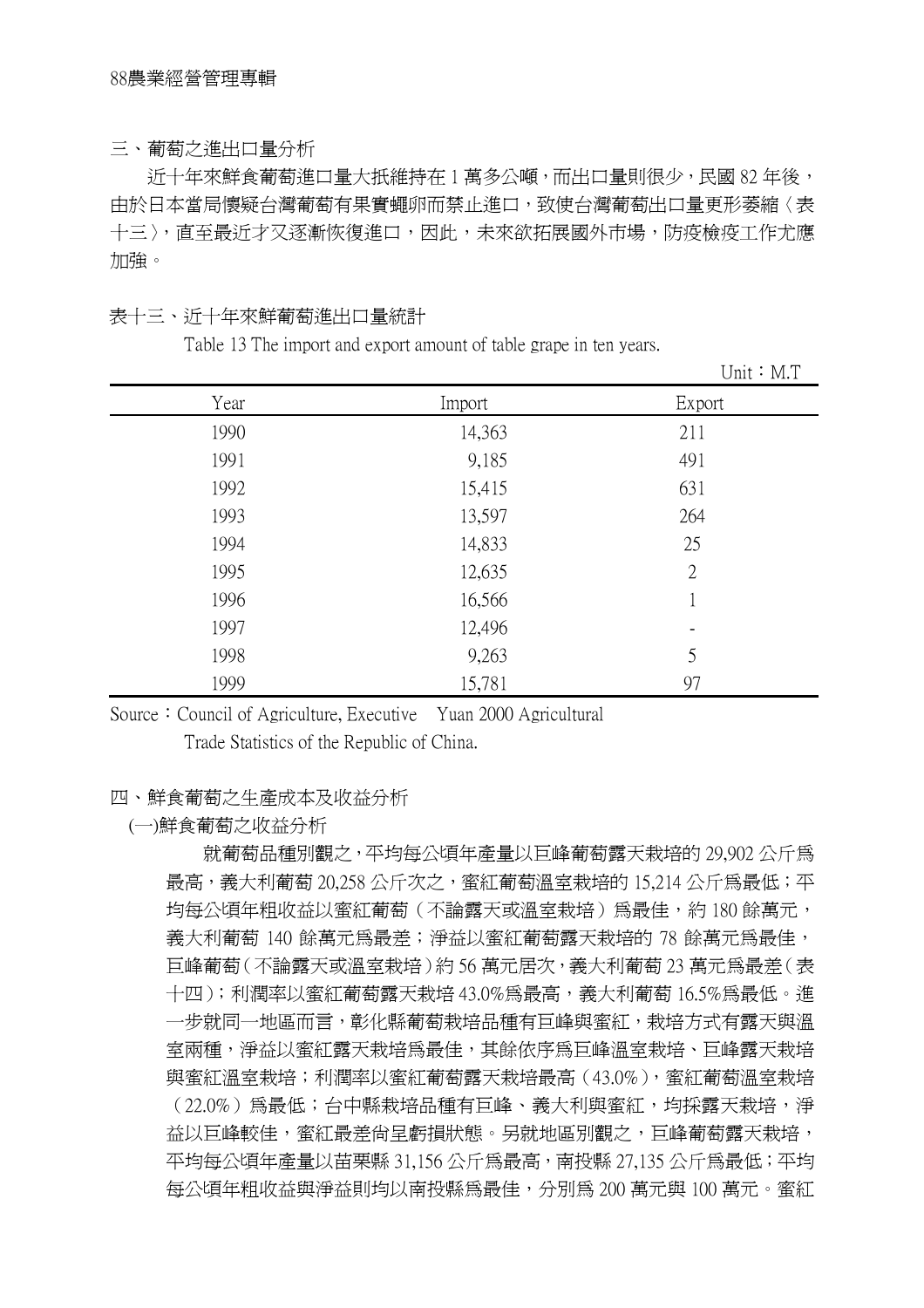葡萄露天栽培,台中縣因產量低平均每公頃年粗收益僅 78 萬元,約爲彰化縣的 42%而已,致平均每公頃虧損 38 萬元左右(表十五、十六)。

## 表十四、品種別鮮食葡萄之收益分析

Table 14 Revenue analysis of table grape in different varieties.

Unit: NT\$/ha

|                                                                                | Kyoho      |           |            | Honey_Red |           |
|--------------------------------------------------------------------------------|------------|-----------|------------|-----------|-----------|
| Item                                                                           | Open field | PE-house  | Open field | PE-house  | Italian   |
| Yield $\langle 1 \rangle$                                                      | 29,902     | 16,181    | 15,214     | 14,192    | 20,258    |
| Gross revenue $\langle 2 \rangle$                                              | 1,538,435  | 1,779,910 | 1,819,342  | 1,860,000 | 1,422,917 |
| Production cost $\langle 3 \rangle$                                            | 977,455    | 1,218,750 | 1,037,370  | 1,450,400 | 1,188,744 |
| Net revenue<br>$\langle 4 \rangle = \langle 2 \rangle - \langle 3 \rangle$     | 560,980    | 561,160   | 781,971    | 409,600   | 234,173   |
| Profit ratio<br>$\langle 2 \rangle$<br>$\langle 5 \rangle = \langle 4 \rangle$ | 36.5       | 31.5      | 43.0       | 22.0      | 16.5      |

Source: Data from survey of this study.

### 表十五、地區別巨峰葡萄之收益分析

Table 15 Revenue analysis of Kyoho grape in different localities.

|                                                                             |           |           |            |           |           | Unit: NT\$/ha |
|-----------------------------------------------------------------------------|-----------|-----------|------------|-----------|-----------|---------------|
|                                                                             |           |           | Open field |           |           | PE-house      |
| Item                                                                        | Average   | Miaoli    | Taichung   | Changhwa  | Nantou    | Changhwa      |
| Yield $\langle 1 \rangle$                                                   | 29,902    | 31,156    | 29,265     | 30,906    | 27,135    | 16,181        |
| Gross revenue $\langle 2 \rangle$                                           | 1,538,435 | 1,732,273 | 1,437,121  | 1,420,506 | 2,005,539 | 1,779,910     |
| Production cost $\langle 3 \rangle$                                         | 977,455   | 1,148,210 | 963,945    | 935,975   | 959,942   | 1,218,750     |
| Net revenue<br>$\langle 4 \rangle = \langle 2 \rangle - \langle 3 \rangle$  | 560,980   | 584,063   | 473,176    | 484,531   | 1,045,597 | 561,160       |
| Profit ratio<br>$\langle 5 \rangle = \langle 4 \rangle / \langle 2 \rangle$ | 36.5      | 33.7      | 32.9       | 34.1      | 52.1      | 31.5          |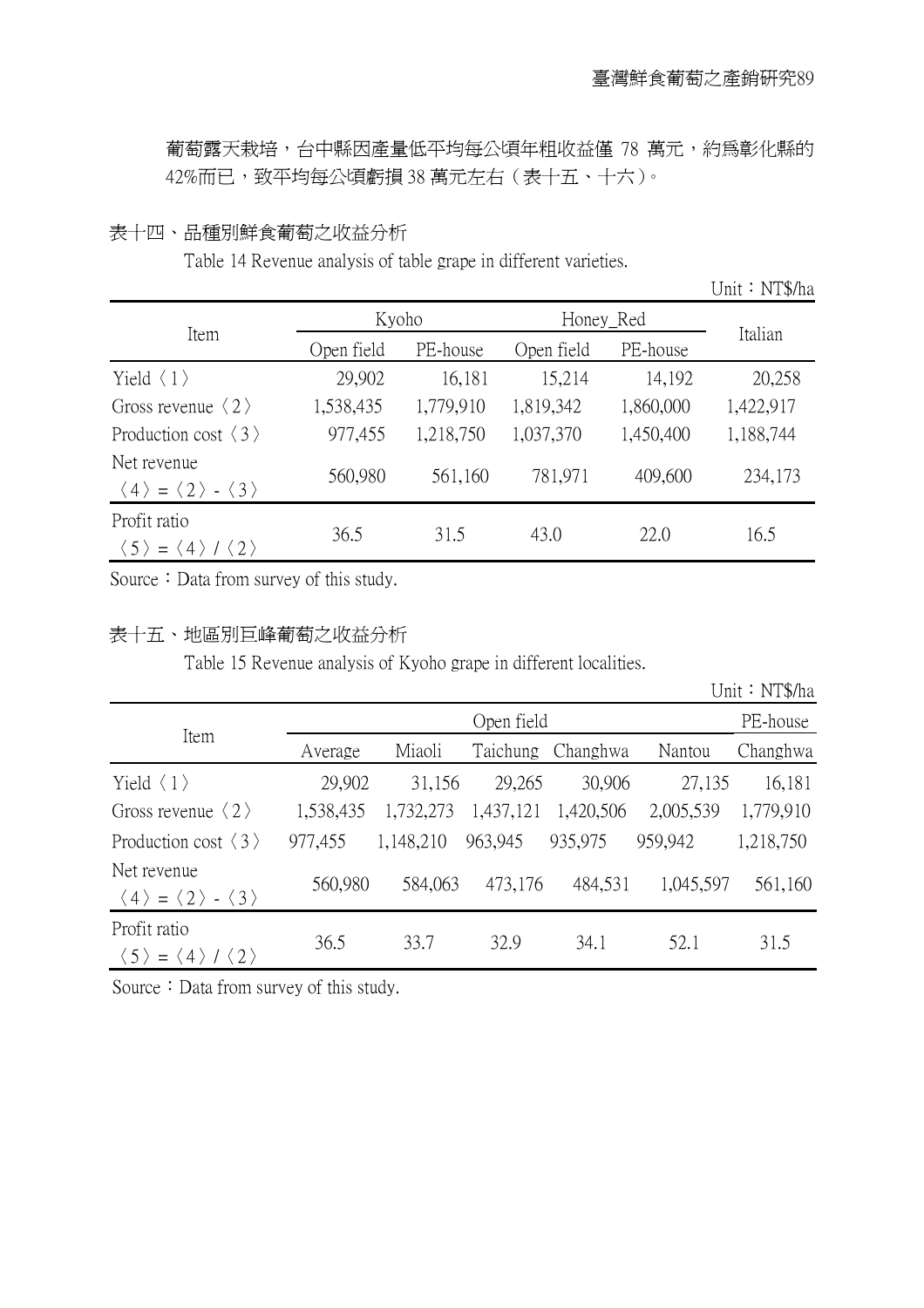#### 表十六、地區別蜜紅葡萄之收益分析

Table 16 Revenue analysis of Honey Red grape in different localities.

Unit:NT\$/ha

|                                                                             |            |            |           | Unit $\cdot$ NTS/ha |  |  |
|-----------------------------------------------------------------------------|------------|------------|-----------|---------------------|--|--|
|                                                                             |            | Open field |           |                     |  |  |
| Item                                                                        | Taichung   | Changhwa   | Average   | Changhwa            |  |  |
| Yield $\langle 1 \rangle$                                                   | 9,562      | 15,524     | 15,214    | 14,192              |  |  |
| Production value<br>$\langle 2 \rangle$                                     | 780,474    | 1,736,790  | 1,702,054 | 1,860,000           |  |  |
| Gross revenue $\langle 3 \rangle$                                           | 780,474    | 1,856,471  | 1,819,342 | 1,860,000           |  |  |
| Production cost $\langle 4 \rangle$                                         | 1,159,284  | 1,058,541  | 1,037,370 | 1,450,400           |  |  |
| Net revenue                                                                 | $-378,810$ | 797,930    | 781,971   | 409,600             |  |  |
| $\langle 5 \rangle = \langle 3 \rangle - \langle 4 \rangle$                 |            |            |           |                     |  |  |
| Profit ratio<br>$\langle 6 \rangle = \langle 5 \rangle / \langle 3 \rangle$ | $-48.5$    | 43.0       | 43.0      | 22.0                |  |  |

Source: Data from survey of this study.

〈二〉鮮食葡萄之生產成本分析

就葡萄品種別觀之,平均每公頃年生產成本以溫室蜜紅葡萄為最高,第一 種生產費用〈不包含地租與資本利息〉約爲 136 萬元,第二種生產費用爲 145 萬元,溫室巨峰葡萄次之,分別爲 114 萬元與 122 萬元,義大利葡再次之,分 別為 111 萬元與 112 萬元,以蜜紅葡萄為最低,分別為 87 萬元與 94 萬元;平 均每公斤生產成本仍以溫室蜜紅葡萄為最高,第一種生產費用為 95.7 元,第二 種生產費用為 102.2 元,溫室巨峰葡萄次之,分別為 70.5 元與 75.3 元,以巨峰 葡萄為最低,分別為 30.3 元與 32.7 元 (表十七)。就地區別觀之,巨峰葡萄平 均每公頃年生產成本以苗栗縣為最高,第一種生產費用 107 萬元,第二種生產 費用 115 萬元,台中縣、彰化縣與南投縣則差異不大,第一種生產費用介於 87-90 萬元,第二種生產費用介於 93-96 萬元;平均每公斤生產成本仍以苗栗縣為最 高,第一種生產費用為 34.4 元,第二種生產費用為 36.9 元,以彰化縣為最低, 分別為 28.1 元與 30.2 元。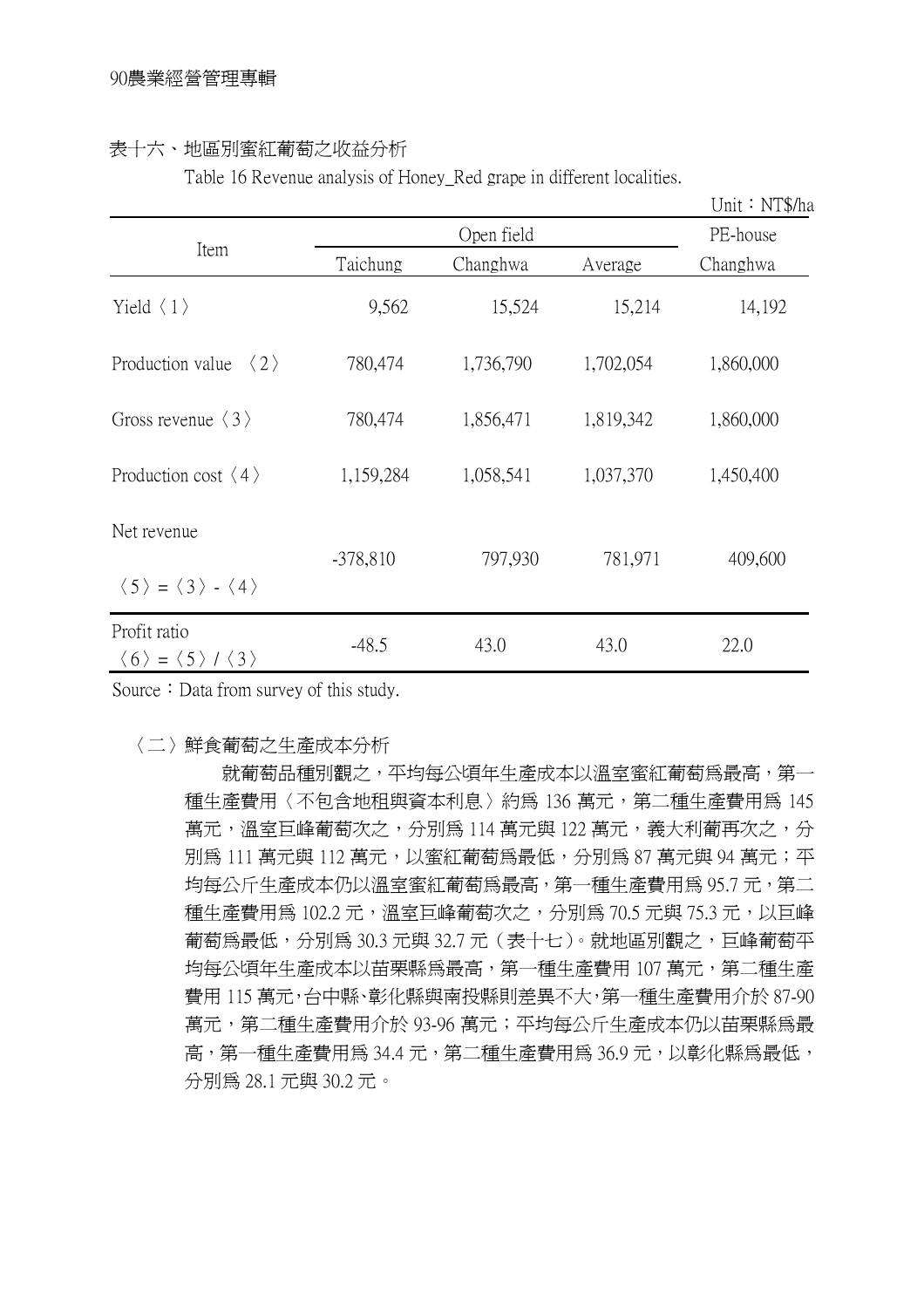$U$ 

### 表十七、品種別鮮食葡萄之生產成本分析

Table 17 Production cost analysis of table grape in different varieties.

|                          |            |                    |                |                | Unit $\cdot$ NTS/ha |
|--------------------------|------------|--------------------|----------------|----------------|---------------------|
|                          |            | Kyoho<br>Honey_Red |                |                |                     |
| Item                     | Open field | PE-house           | Open field     | PE-house       | Italian             |
| Established expenditure  | 16,006     | 16,434             | 45,709         | 55,472         | 20,258              |
| Fertilizer               | 107,610    | 93,917             | 96,356         | 79,600         | 151,428             |
| Man-labor                | 537,938    | 437,325            | 551,420        | 606,400        | 720,532             |
| Contract labor           | 2,904      | 3,649              | 3,195          | $\theta$       | 2,475               |
| Chemical & herbicide     | 103,032    | 108,079            | 107,478        | 40,000         | 83,359              |
| Energy                   | 10,281     | 7,638              | 27,635         | 20,000         | 7,464               |
| Materials                | 71,384     | 207,036            | 69,904         | 191,712        | 64,194              |
| Irrigation charge        | 307        | $\overline{0}$     | $\overline{0}$ | $\Omega$       | $\left( \right)$    |
| Direct cost              | 849,462    | 874,078            | 901,697        | 993,184        | 1,049,710           |
| Equipment & farming tool | 58,754     | 265,995            | 86,631         | 364,234        | 57,006              |
| Indirect cost            | 58,754     | 265,995            | 86,631         | 364,234        | 57,006              |
| By-products value        | 1,055      | $\overline{0}$     | 117,287        | $\overline{0}$ | $\overline{0}$      |
| Primary prod. cost       | 907,161    | 1,140,073          | 871,041        | 1,357,418      | 1,106,716           |
| Land rents               | 30,685     | 30,224             | 30,225         | 35,292         | 34,993              |
| Capital interest         | 38,554     | 48,453             | 42,005         | 57,690         | 47,035              |
| Secondary prod. cost     | 976,400    | 1,218,750          | 943,271        | 1,450,400      | 1,188,744           |
| Production cost per Kg   |            |                    |                |                |                     |
| Primary prod. cost       | 30.3       | 70.5               | 56.5           | 95.7           | 54.6                |
| Secondary prod. Cost     | 32.7       | 75.3               | 61.2           | 102.2          | 58.7                |
|                          |            |                    |                |                |                     |

Note: 1.Primary production cost : Direct cost +Indirect cost (not includes land rent and capital interest)-By-products value.

2.Secondary production cost : Primary production cost + Land rents + Interest. Source: Data from survey of this study.

苗栗縣生產成本較高除因產量較高致人工費較多以外,肥料費較高以及透 過行口商銷售到超級市場的比率不低,小包裝耗費材料與人工均較多亦為其原 因。蜜紅葡萄因台中縣栽培技術尚未成熟,平均每公頃年產量僅為 9562 公斤, 不及彰化縣的%,生產成本卻較彰化縣為高,平均每公斤生產成本前者更高達 後者的 2 倍左右。(表十八~表十九)

就成本結構觀之,一般露天栽培均以人工費最多,占成本 53-60%,其中尤 以義大利葡萄為最,肥料費或農藥費次之;溫室葡萄仍以人工費居首位占 35-42%,農用設施及農機具費〈包括折舊及維修費〉次之(表十七)。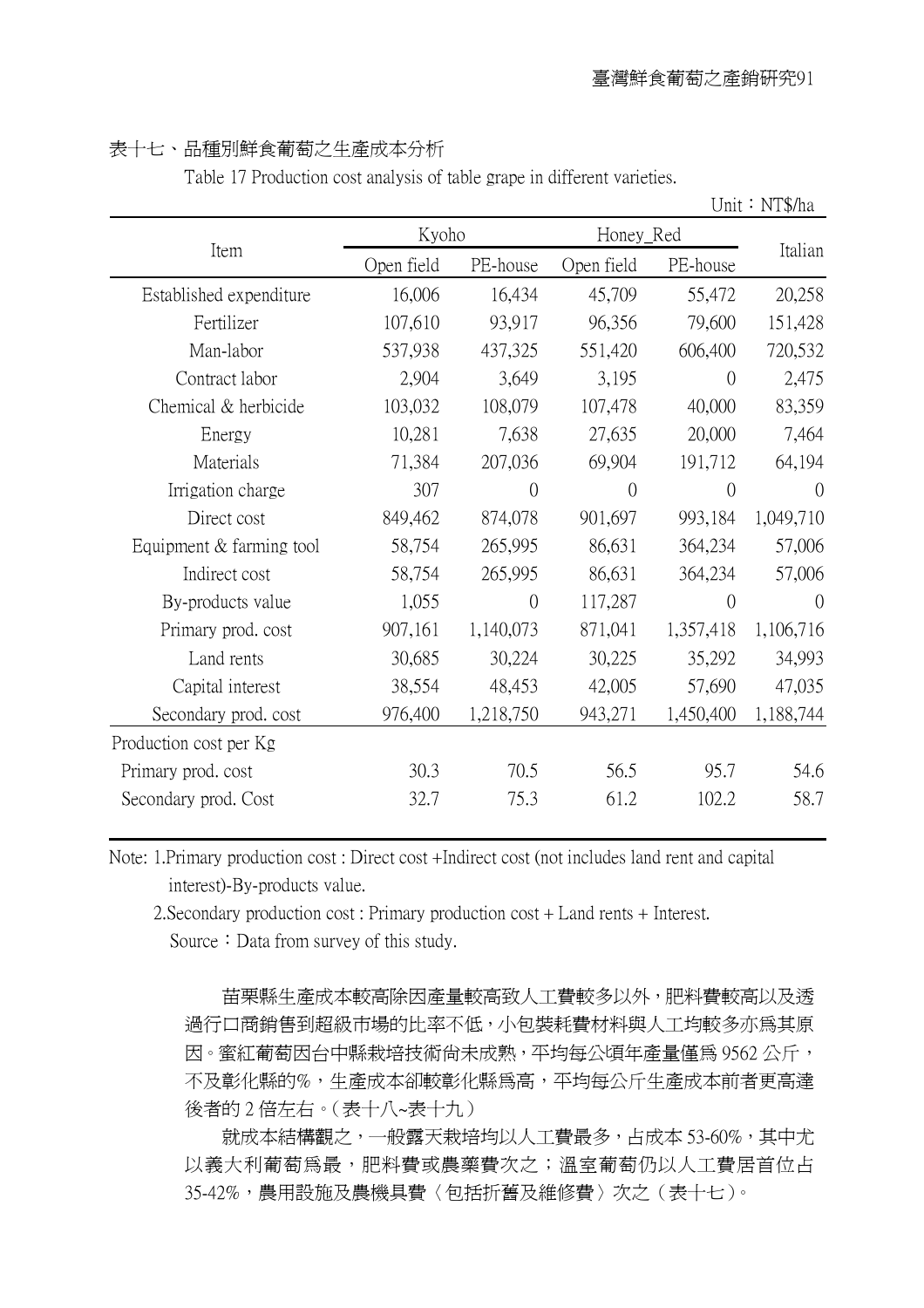## 表十八、地區別巨峰葡萄之生產成本分析

Table 18 Production cost analysis of Kyoho grape in different localities.

|                          |         |                |                |                | Unit: NT\$/ha |
|--------------------------|---------|----------------|----------------|----------------|---------------|
| Item                     | Average | Miaoli         | Taichung       | Changhwa       | Nantou        |
| Established expenditure  | 16,006  | 16,995         | 15,258         | 16,434         | 15,736        |
| Fertilizer               | 107,610 | 148,616        | 117,284        | 78,080         | 128,415       |
| Man-labor                | 537,938 | 651,423        | 530,999        | 524,652        | 473,845       |
| Contract labor           | 2,904   | $\overline{0}$ | 413            | 6,092          | 3,265         |
| Chemical & herbicide     | 103,032 | 80,106         | 97,162         | 109,028        | 126,944       |
| Energy                   | 10,281  | 14,314         | 9,490          | 9,487          | 10,670        |
| Materials                | 71,384  | 103,528        | 64,239         | 66,658         | 71,829        |
| Irrigation charge        | 307     | 157            | 774            | $\overline{0}$ | 80            |
| Direct cost              | 849,462 | 1,015,139      | 835,619        | 810,431        | 830,784       |
| Equipment & farming tool | 58,754  | 57,447         | 60,013         | 58,469         | 57,324        |
| Indirect cost            | 58,754  | 57,447         | 60,013         | 58,469         | 57,324        |
| By-products value        | 1,055   | $\overline{0}$ | $\overline{0}$ | 1,812          | 2,932         |
| Primary prod. cost       | 907,161 | 1,072,586      | 895,632        | 867,088        | 885,176       |
| Land rents               | 30,685  | 30,039         | 30,249         | 30,224         | 34,214        |
| Capital interest         | 38,554  | 45,585         | 38,064         | 36,851         | 37,620        |
| Secondary prod. cost     | 976,400 | 1,148,210      | 963,945        | 934,163        | 957,010       |
| Production cost per Kg   |         |                |                |                |               |
| Primary prod. cost       | 30.3    | 34.4           | 30.6           | 28.1           | 32.6          |
| Secondary prod. Cost     | 32.7    | 36.9           | 32.9           | 30.2           | 35.3          |

Note: 1.Primary production cost : Direct cost +Indirect cost (not includes land rent and capital interest)-By-products value.

2.Secondary production cost : Primary production cost + Land rents + Interest. Source: Data from survey of this study.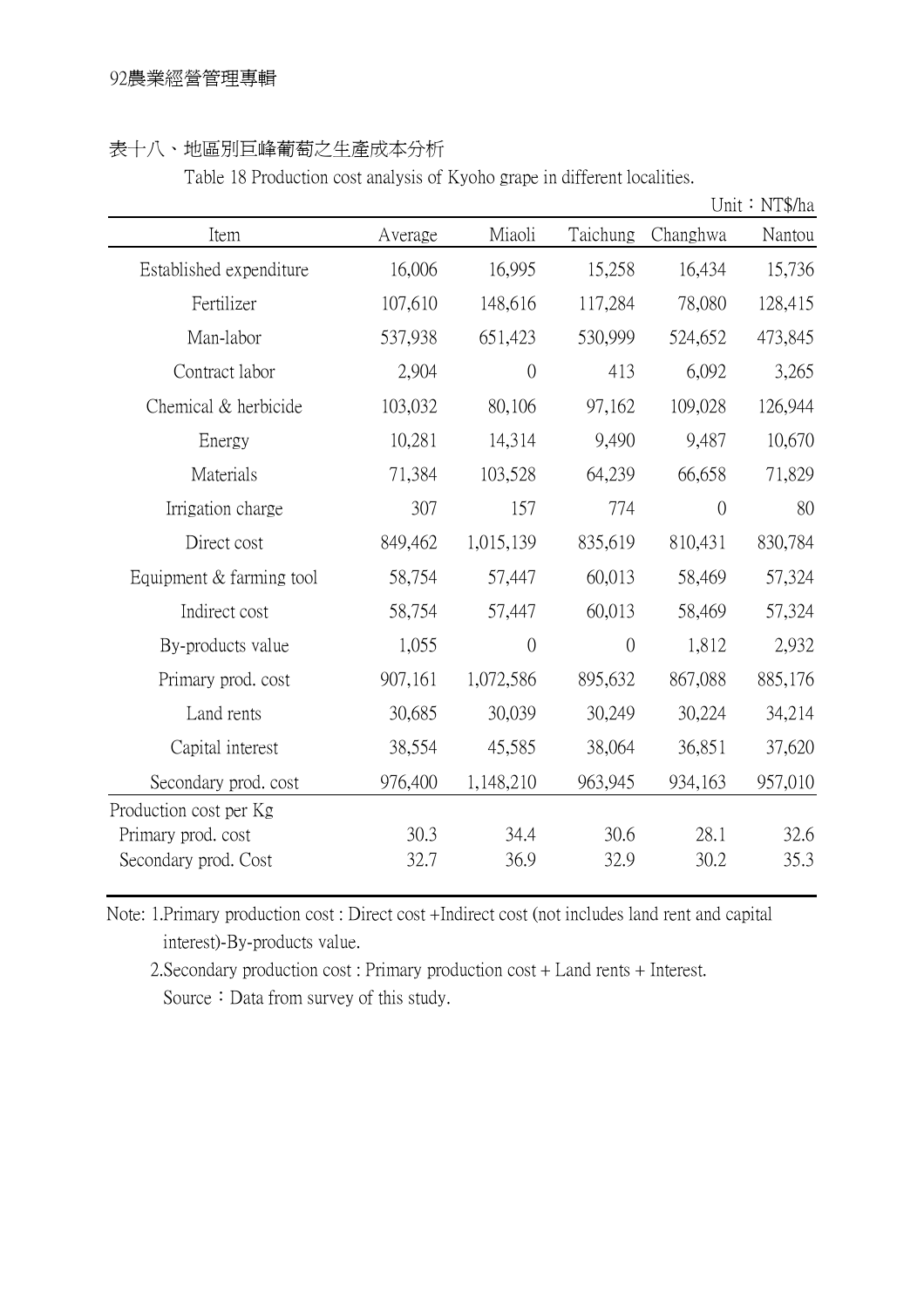### 表十九、地區別蜜紅葡萄之生產成本分析

Table 19 Production cost analysis of Honey\_Red grape in different localities.

|                            |           |          | Unit: NT\$/ha |
|----------------------------|-----------|----------|---------------|
| Item                       | Taichung  | Changhwa | Average       |
| Established expenditure    | 48,258    | 45,657   | 45,709        |
| Fertilizer                 | 181,810   | 94,612   | 96,356        |
| Man-labor                  | 503,684   | 552,394  | 551,420       |
| Contract labor             | 6,579     | 3,125    | 3,195         |
| Chemical & herbicide       | 128,289   | 107,053  | 107,478       |
| Energy                     | 26,803    | 27,652   | 27,635        |
| Materials                  | 86,074    | 69,574   | 69,904        |
| Direct cost                | 981,497   | 900,067  | 901,697       |
| Equipment $&$ farming tool | 101,510   | 86,328   | 86,631        |
| Indirect cost              | 101,510   | 86,328   | 86,631        |
| By-products value          | $\Omega$  | 119,681  | 117,287       |
| Primary prod. cost         | 1,083,007 | 866,714  | 871,041       |
| Land rents                 | 30,249    | 30,224   | 30,225        |
| Capital interest           | 46,028    | 41,922   | 42,005        |
| Secondary prod. cost       | 1,159,284 | 938,860  | 943,271       |
| Production cost per Kg     |           |          |               |
| Primary prod. cost         | 113.3     | 55.8     | 56.5          |
| Secondary prod. cost       | 121.2     | 60.5     | 61.2          |

Note:1.Primary production cost : Direct cost +Indirect cost (not includes land rent and capital interest)-By-products value.

2.Secondary production cost : Primary production cost + Land rents + Interest. Source: Data from survey of this study.

## 五、產銷結構調整

(一)市場潛力分析

由前面價格分析可明顯看出,近十餘年來,台灣巨峰葡萄不論名目價格或實 質價格均能維持穩定上漲趨勢,另就成本及收益分析可知,目前鮮食葡萄之生產 收益尚佳,可見目前台灣鮮食葡萄尚未出現生產過剩現象。未來我國加入 WTO 以後,葡萄將採全面一次開放進口,新進口國家如智利與澳洲等之葡萄品種與美 國相似,根據本場調查結果,國產鮮食葡萄與之比較,具有新鮮、水份多、特殊 風味、符合國人口味以及消費習性等優勢,深受國人喜愛〈90%以上受訪者偏愛 國產葡萄〉,而日本之葡萄品種與國產葡萄相近,但因其生產成本高〈平成六年 資料平均每公斤生產成本不包括分級包裝費約為台幣 190 元〉不具競爭優勢,目 前尚有少量自台灣進口。所以,未來台灣人口或有成長,然因考量加入 WTO 以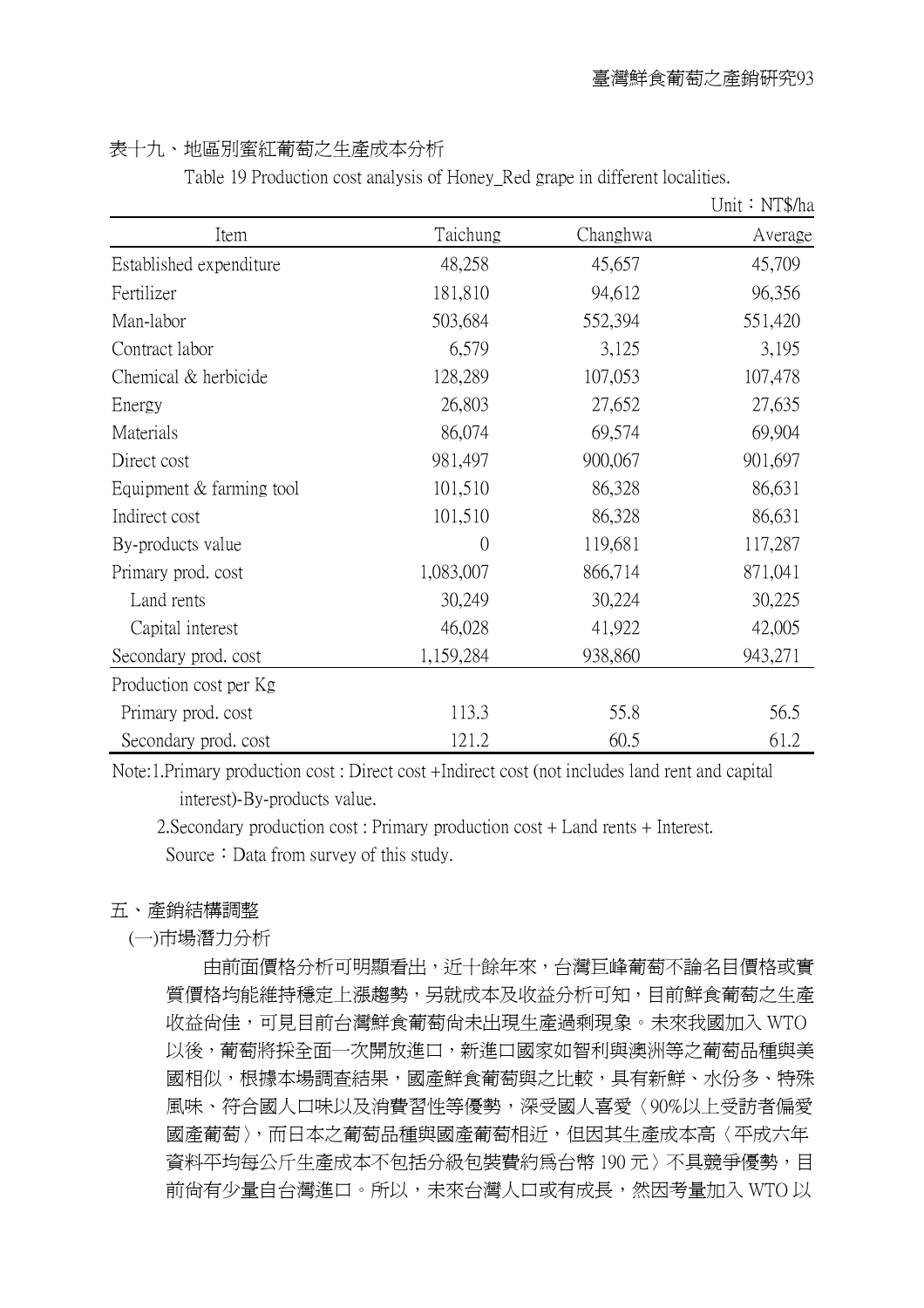後,進口果品種類與數量均將劇增情況下,消費者有多樣化的選擇,平均每人每 年鮮食葡萄的消費量勢必受替代效果影響而減少,因此,國產葡萄的國內需求量 不可能增加,倒是國外市場或有成長空間,根據日本果樹生產出荷統計資料顯 示,主產縣 8-10 月出貨量占其全年總出貨量 86%左右,1-4 月均無出貨,11-12 月 出貨量僅占 4%左右,

(二)產銷調整方向

蜜紅葡萄因品種特性,在台灣栽培易產生裂果,生產技術門檻較高,果品又 不耐儲存,目前僅彰化縣栽培較成功,但因行銷不力,消費者不知到何處買,而 生產者不知賣到何處的情況比比皆是,部分果品造成滯銷現象,台中縣因自然環 境較不適合栽培,裂果現象無法克服,目前農民栽培尚呈虧損狀態,實不宜再貿 然投入,因此,未來可於彰化縣酌量增加栽培面積,同時應積極加強行銷管理。 義大利葡萄雖具外銷日本潛力,但因受限氣候條件,僅台中縣東勢鎮及石岡鄉適 宜栽培,加以品種特性裂果及病蟲害不易控制,而且,生產頗費人工,不僅成本 高且難以大面積栽培。所以,未來應積極加強新品種研發,採少量多樣化取代部 分巨峰葡萄,以迎合消費者多樣化選擇的需求。至於巨峰葡萄的生產應朝高品質 發展,除積極建立國產葡萄品牌並區隔市場外,目前每年 12 月至翌年 2 月間, 苗栗縣卓蘭鎮及台中縣新社鄉白茅台地區已有巨峰葡萄外銷日本,惟數量不多, 未來應積極加強拓展。此外,早春葡萄在日本無法生產,為期建立多元化銷售管 道,未來亦可考慮拓展日本市場。

#### 結論與建議

未來我國加入 WTO 以後,葡萄將採一次全面開放進口,雖然國產葡萄具競爭優勢, 但是面對進口果品的強大競爭壓力,除積極研發葡萄新品種並朝高品質發展,以滿足消 費者對果品多樣性與精緻化的要求外,尤應加強行銷,積極建立國產品牌並拓展國內外 市場。為達成以上目標,除應加強產銷班組訓與栽培管理技術的輔導並積極導入企業化 經營管理的理念與做法外,葡萄農應自發性推動策略聯盟,整合現有競爭優勢與核心技 術,透過同業與異業聯盟,充份利用現有的內、外資源,以全方位提升經營效率,進而 提升葡萄產業競爭力。此外,面對進口水果的強力促銷廣告,政府應加強媒體對國產水 果的宣傳廣告,並製作短片,宣導教育國人愛用國貨。

#### 參考文獻

1.台灣省政府農林廳 1999 台灣地區農產品批發市場年報。

- 2.台灣省政府農林廳 1999 台灣農業年報。
- 3.台灣省政府農林廳 1991 台灣葡萄產業調查報告。
- 4.行政院農業委員會 1999 台灣省農牧業主要生產地調查報告。
- 5.行政院農業委員會 2000 台灣農業統計年報。
- 6.李宗儒 1998 台中區農業改良場轄區重要農產品產銷之規劃(Ⅱ)梨之運銷通路及消 費行為研究 台灣省農業試驗所主編。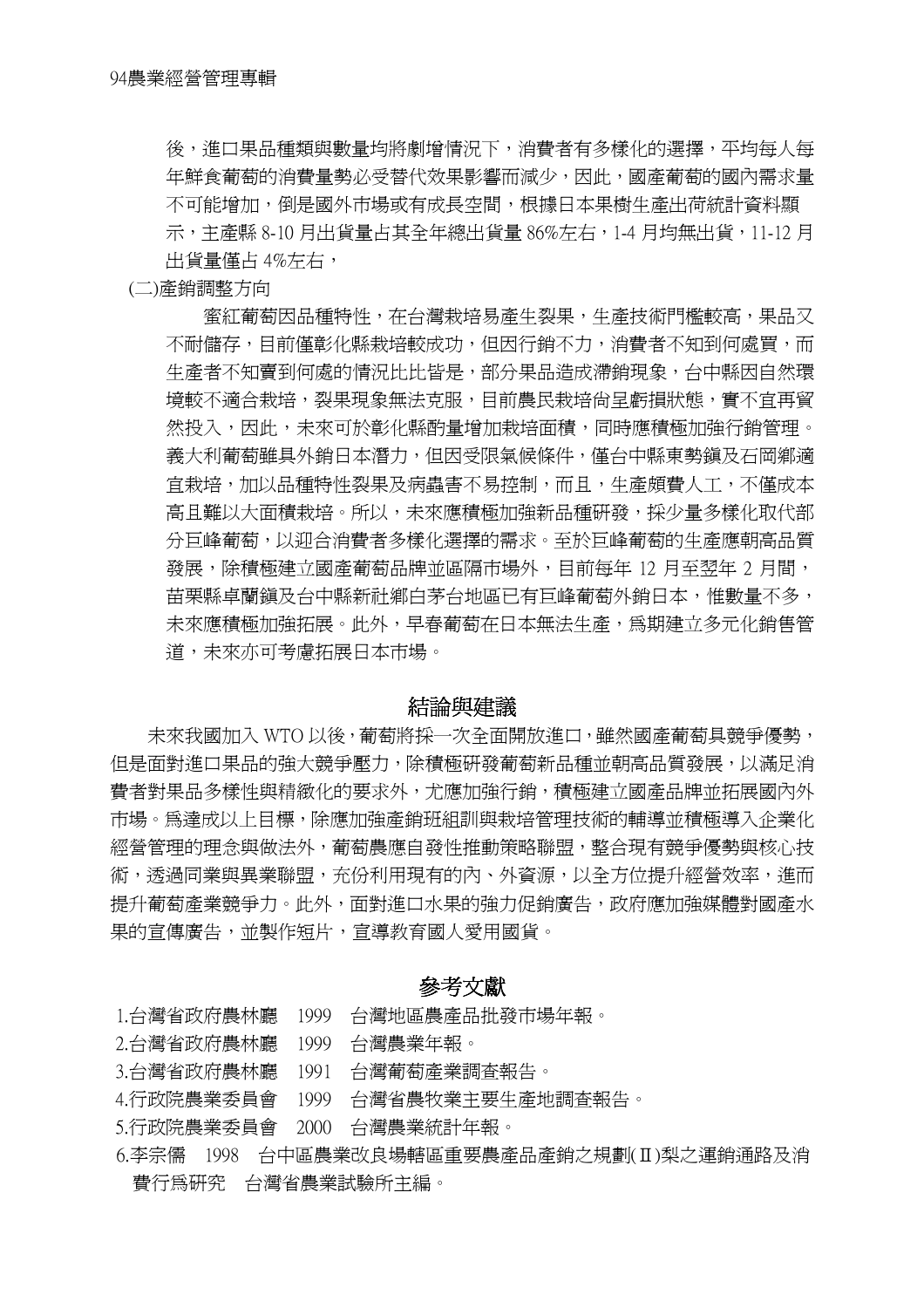- 7.李皇照 1993 台灣地區主要農產品需求體系之研究 國立中興大學農產運銷學系。
- 8.林月金 1985 台灣葡萄之生產成本及價格分析 台灣省台中區農業改良場特刊 2 號。
- 9.林月金、李宗儒、林嘉興、高德錚、陳榮五 1998 台中區農業改良場轄區重要農產 品產銷之規劃(Ⅰ)釀酒葡萄之產銷結構 台灣省農業試驗所主編。
- 10.林月金、高德錚、陳榮五 1998 台中區農業改良場轄區重要農產品產銷結構之規劃 -梨之產銷結構規劃 台灣省農業試驗所主編。
- 11.林嘉興、張林仁、張致盛 1997 新品種葡萄之設施栽培 台灣省台中區農業改良場 特刊提昇果樹產業競爭力研討會專集Ⅱp141-149。
- 12.林嘉興、張致盛、張林仁 1995 葡萄產業發展之探討 台灣農業 31(4):119-126。 13.施能仁、謝志忠 1992 台灣熱帶水果發展方案之研究 國立嘉義專科學校。
- 14.歐錫坤、蕭翌柱、王為一 1994 鮮食葡萄引種與品種特性評估 中國園藝 40(4):  $252 - 259$
- 15.Council for Economic Planning and Development Republic of China 1997 Taiwan Statistical Data Book.
- 16.日本農林水產省統計情報部 平成 8 年 農產物生產費調查報告-果實生產費。
- 17.日本農林水產省統計情報部 平成 9 年 果樹生產出荷統計。